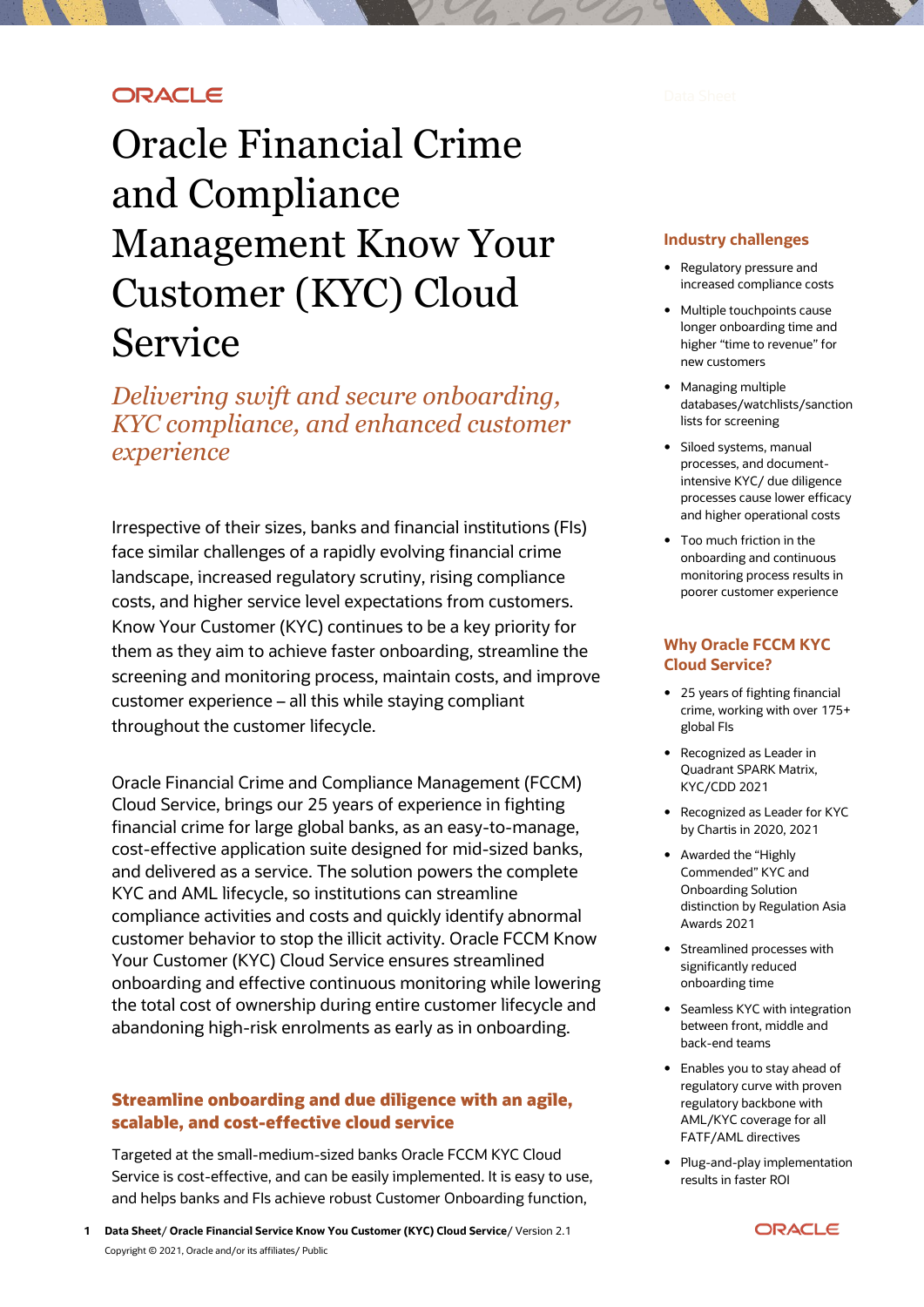streamline the Customer Identification Program (CIP), and meet the Customer Due Diligence (CDD) and Enhanced Due Diligence (EDD) requirements with a concrete assessment of each customer's and entity's risk profile through a comprehensive set of risk factors.

Offered on Oracle's Cloud Infrastructure, Oracle FCCM KYC Cloud Service is a self-service app where smaller FIs can subscribe, configure, and onboard customers. Oracle FCCM KYC Cloud Service provides smaller FIs with Oracle enterprise-grade products packaged specifically for smaller institutions.

#### **Key highlights**

- A plug-and-play solution offering seamless KYC across the customer lifecycle - onboarding, due diligence and continuous monitoring
- Pre-integrated with Oracle's other FCCM Cloud Services, including Customer Screening, Transaction Monitoring and Regulatory Reporting
- It can be easily integrated with other third-party or internal AML and compliance applications
- Onboarding service can easily be integrated with client's existing origination/onboarding platforms
- Comprehensive and extensible risk assessments of all entities (UBOs, external entities)
- Built-in screening engine for name and address matching that supports OFAC, WorldCheck, and internal lists; uses the top identity verification providers
- Integrated case management system with built-in workflow for investigation and detailed KYC risk assessment information for speedy case closure
- Extensive partner ecosystem and coverage to enrich KYC data and integrations
- Increased standardization of KYC risk models and risk parameters based on geography and jurisdiction to reduce implementation costs

## **Comprehensive KYC service powered by next-gen analytics**

Oracle FCCM KYC Cloud Service is powered by AI, ML, Graph Learning, and Advanced Analytics. It provides a holistic risk view for the entire customer lifecycle, including customer onboarding and due diligence, processes. It offers a comprehensive, flexible, and extensible risk-scoring module for batch and real-time to meet diverse KYC regulatory requirements across global institutions.

#### **Key differentiators:**

## **Key features**

- 360° view of entities and associated risks
- Automated screening against industry watch lists
- Trigger-based continuous monitoring throughout customer lifecycle
- Provides extended configuration for periodic review and accelerated rereview for escalation of a change in customer profile or risk scores
- Real-time entity scoring engine
- Includes case management (investigation) capabilities, coupled with user-friendly and powerful investigative tools that adjudicate a customer's risk assessment
- By default, all risk factors, which are out of the box, comes with a pre-defined change log process and review process inbuilt
- Graph-based advanced entity resolution
- Behavioral and predictive analytics capabilities allow better high-risk customer management, enhanced due diligence (EDD), periodic review, and ongoing monitoring
- To comply with FinCEN's UBO regulatory requirements, the service has extended the data capture (such as names, date of birth, address, identity documents, etc.) of beneficial owners who may be customers/non-customers of the FIs
- Pre-integration with Oracle's other FCCM Cloud Services

### **Key benefits**

 Offers a holistic, customercentric approach with a focus on streamlining onboarding process, reducing customer touchpoints, improving customer experience, increasing compliance, improving team efficiency & reducing costs.

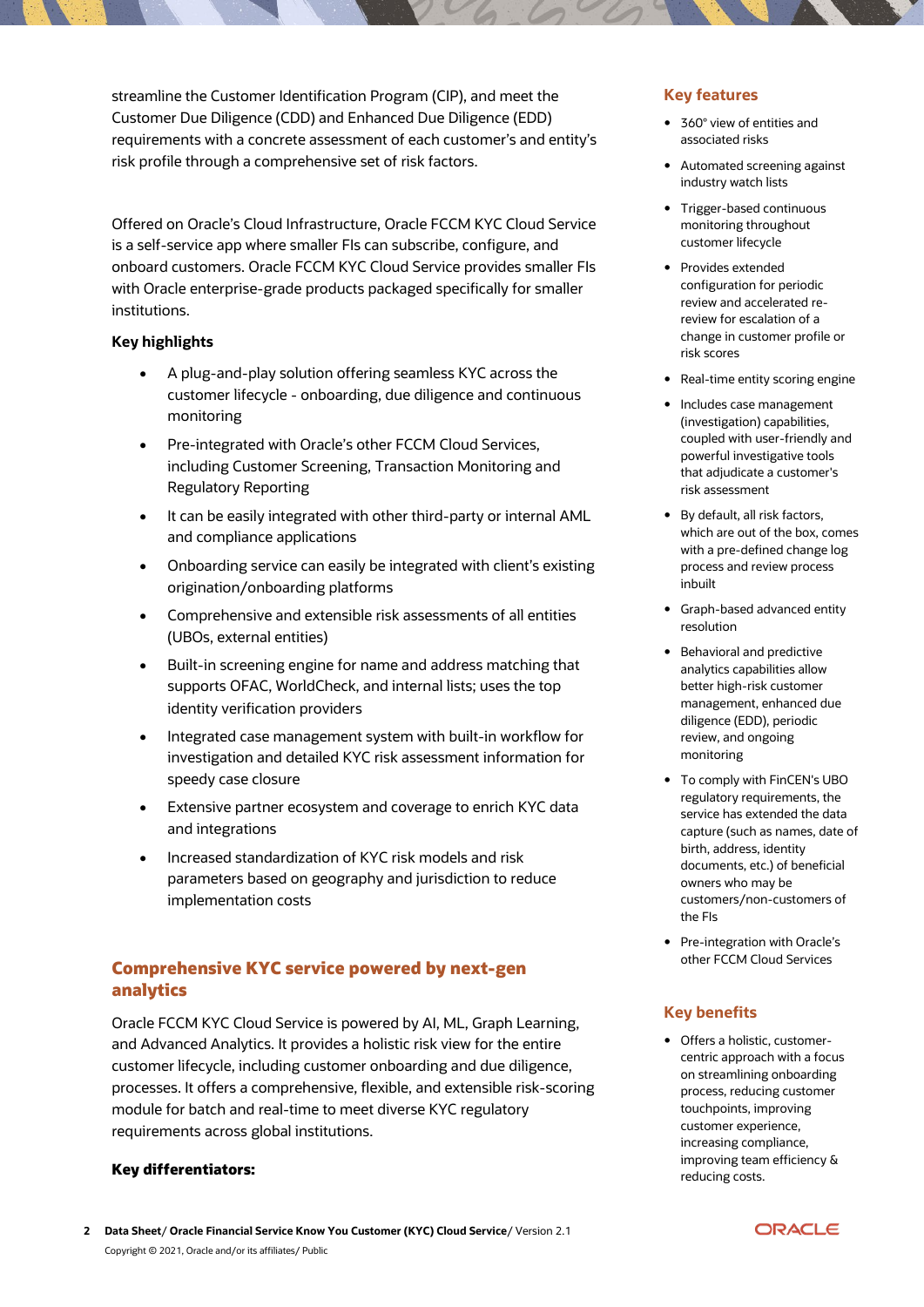- Utilizes sophisticated information exchange formats to easily maintain and share data across existing systems, enabling FIs to perform real-time checks against their new customer and identify risk exposures of the customer without compromising customer experience.
- Multi-dimensional risk scoring models support multi-country, multi-jurisdiction and different businesses like retail, corporate, wholesale, etc.
- Onboarding service caters to all aspects of CIP verification, Screening, scoring, and decision of onboarding with just one REST-based API integration.
- Complete end-to-end customer lifecycle management for data, process, and risk management and eliminate 'friction.'
- Integrated with a behavior detection platform, it can look at the alerts/events of a particular configured pattern and trigger a rereview of the customers.
- Productized integration with multi-dimensional data sources, partners ensuring a more seamless implementation with incremental and continuous reviews
- Incorporates advanced analytics like AI/ML, Integration with innovative automation tools (RPA), Graph-based investigations to support digital transformation trends

#### **The best cloud infrastructure**

Oracle FCCM KYC Cloud Service is delivered on Oracle's next-generation cloud, Oracle Cloud Infrastructure (OCI). OCI beats industry performance standards while providing security, rock-solid reliability (disaster recovery, high availability across regions), and powerful capabilities that banks need to perform better while meeting regional and industry-specific compliance requirements. OCI offers complete compliance with a host of audit and security standards. In addition, OCI has modelled its security and risk management processes according to National Institute of Standards and Technology (NIST) and ISO 27000 series of standards. Oracle FCCM KYC Cloud Service eliminates the need for additional hardware and middleware, eliminates installation costs and reduces implementation costs. Finally, we offer subscription-based pricing that's flexible, scalable for growth, and cost-efficient.

- Accelerated adaptability to changes in rules and regulations.
- Increased operational efficiencies
- Faster return on investment with reduced operational costs
- Delivers the same enterprisegrade compliance solution that large global banks use, in a cost effective and efficient model suitable for smaller FIs